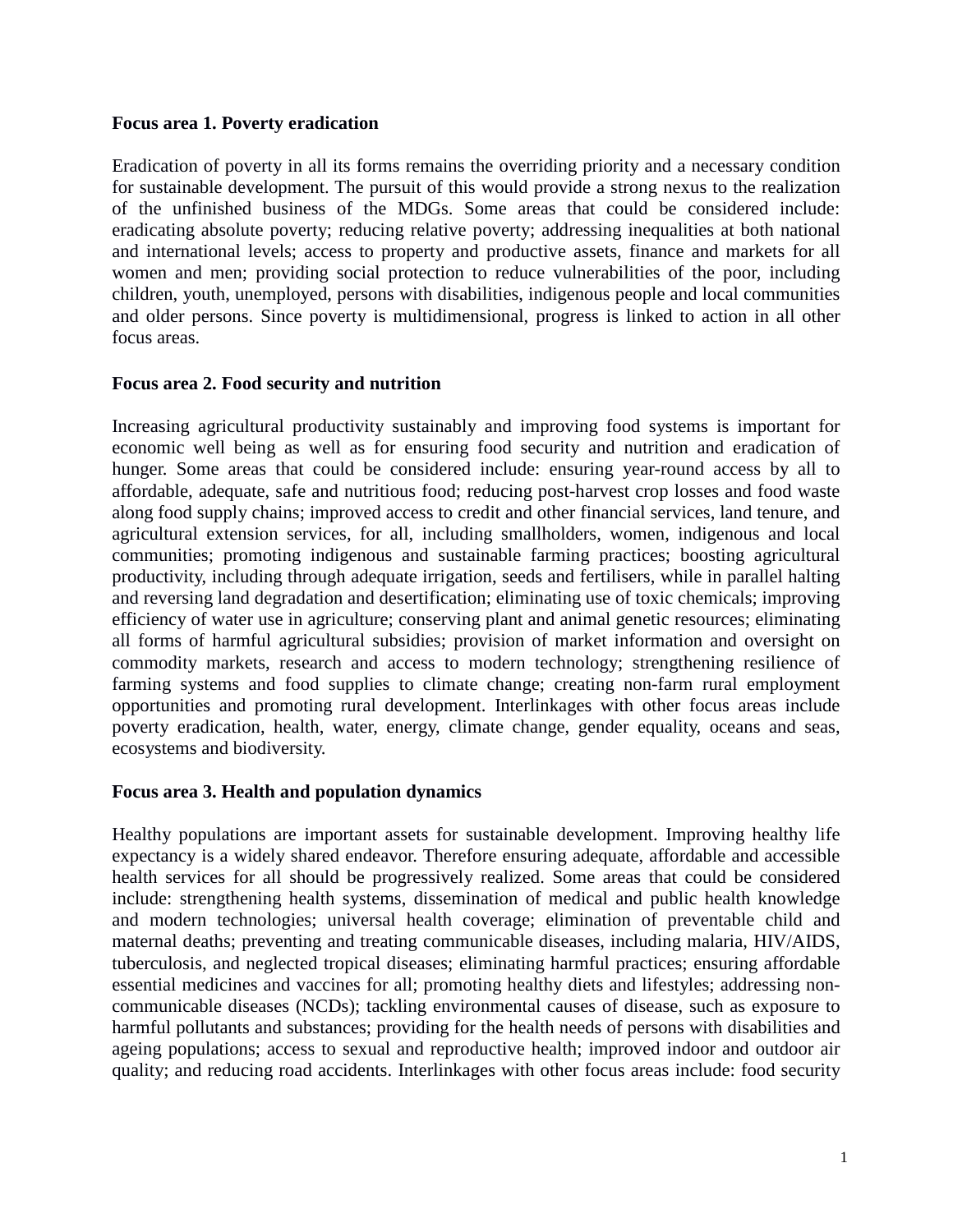and nutrition, water and sanitation, economic growth, sustainable consumption and production, climate change, promoting equality, and gender equality.

## **Focus area 4. Education**

Everyone has a right to education, which opens up lifelong opportunities and is critical to achieving poverty eradication across generations. Achieving universal access to and quality of education is also important in promoting gender equality and empowerment of women, and in shaping values and creating the necessary skilled and productive labour force. Some areas that could be considered include: universal primary education for girls and boys, significant progress towards ensuring that every child receives at least a secondary education, and lifelong learning opportunities; ensuring equitable access to education at all levels with focus on the most marginalized; achieving high completion rates at all levels of education; ensuring effective learning outcomes at all levels and imparting knowledge and skills that match the demands of the labour market, including through vocational training; universal adult literacy; improving access to education for persons with disabilities; extending where needed opportunities for early childhood education; and integrating sustainable development in education curricula, including awareness raising on how diverse cultures advance sustainable development. Interlinkages with other focus areas include: poverty eradication, nutrition, health, gender equality, economic growth, employment, and sustainable consumption and production.

## **Focus area 5. Gender equality and women's empowerment**

Provision of equal opportunities for men and women, boys and girls, is necessary for the full realization of their rights, their potential, and their contribution to sustainable development. Therefore achieving gender equality and women's empowerment is important. Some areas that could be considered include: ending violence against girls and women in all its forms; ensuring equal access to education at all levels; ensuring equal employment opportunities for women and equal pay for equal work; ending all forms of discrimination against women of all ages; ensuring equal participation of women in decision-making; equal access to assets and resources; sexual and reproductive health; and promoting gender equality policies supported by gender disaggregated data. Interlinkages with focus areas include: poverty eradication, food security, water, energy, health, education, employment, and economic growth.

### **Focus area 6. Water and sanitation**

Water is an indispensable life sustaining natural resource. For a water-secure world, the whole water cycle has to be taken into consideration to tackle water-related challenges including water scarcity and drought, pollution, water borne diseases, and water related disasters, loss of freshwater biodiversity and spread of invasive alien species in water bodies. Ensuring access to safe drinking water and sanitation systems for all is necessary in all households, schools, health facilities, workplaces and refugee camps. Some areas that could be considered include: providing adequate facilities and infrastructure, both built and natural, for safe drinking water and sanitation systems in rural and urban areas, including for bulk conveyance and storage of freshwater in rivers, lakes, reservoirs, canals and aquifers; improving water-use efficiency; extending wastewater treatment, recycling and reuse; enhancing effective water governance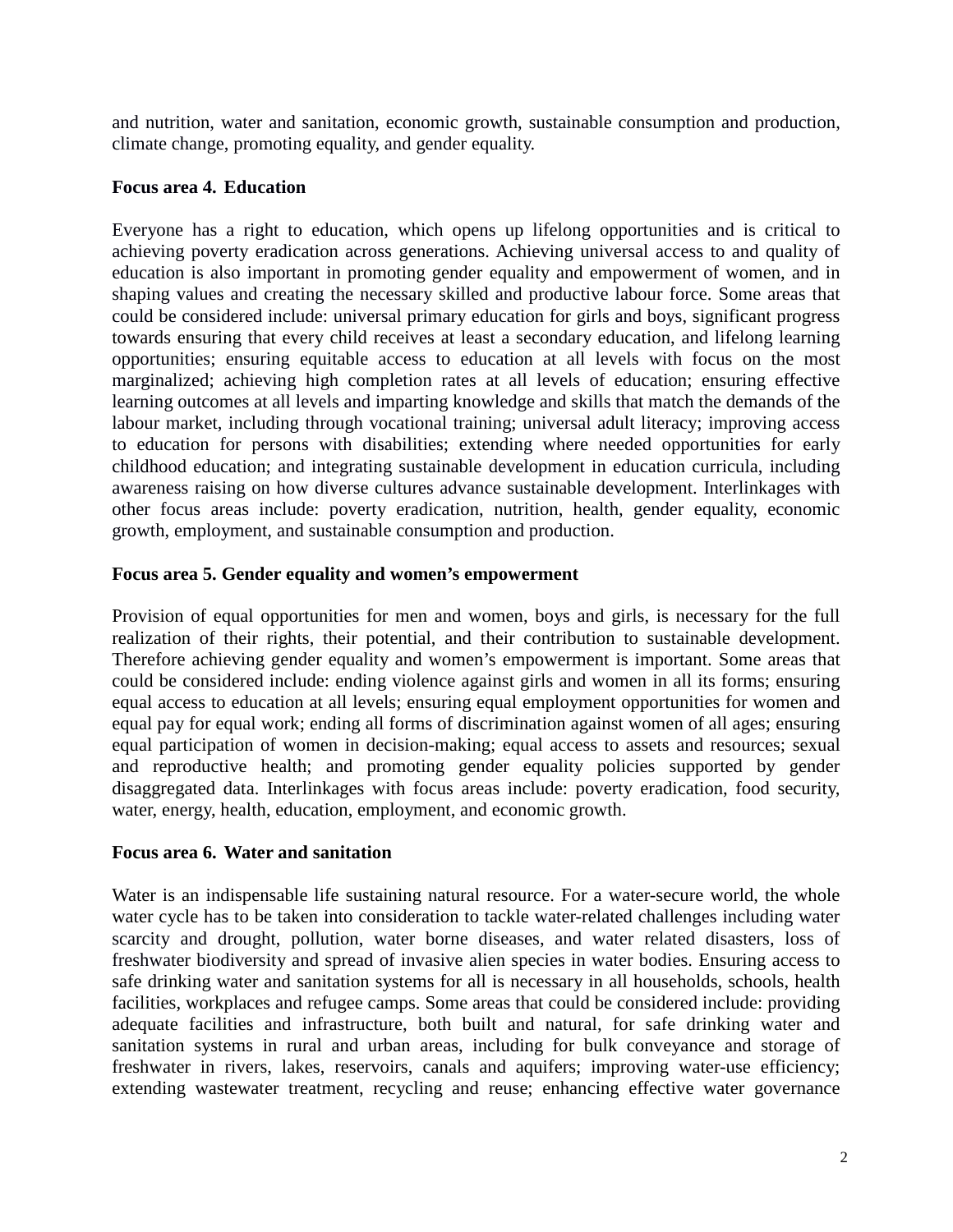including catchment area based integrated water resources management and appropriate transboundary co-operation; protecting and restoring water-linked ecosystems like mountains, watersheds and wetlands; bringing fresh water use in line with supply; investing in water harvesting technologies; eliminating the pollution of and dumping of toxic materials in water bodies, and protecting aquifers; elimination of invasive alien species in water bodies; reducing risks and impacts of water-related disasters. Interlinkages to other focus areas include: poverty eradication, food security, education, health, economic growth, industrialization, energy, sustainable cities, resilience of ecosystems and biodiversity.

## **Focus area 7. Energy**

Energy plays a critical role as an engine for economic growth and social development. Ensuring access to affordable, modern and reliable energy resources for all is also important for poverty eradication and provision of basic services. Yet, as energy use presents opportunities, it also presents many sustainable development challenges that need to be addressed. Some areas that could be considered include: ensuring universal access, for both women and men, to modern energy services; deployment of cleaner including low- or zero-emissions energy technologies; increasing the share of renewable energy in the global energy mix, including by providing policy space and necessary incentives for renewable energy; improving energy efficiency in buildings, industry, agriculture and transport; phasing out inefficient fossil fuel subsidies that encourage wasteful consumption; mobilizing finance to invest in modern energy infrastructure; sharing knowledge and experience on appropriate regulatory frameworks and enabling environments; promoting partnerships on sustainable energy; building capacity and transferring modern energy technologies. Interlinkages to other focus areas include, in addition to poverty eradication and economic growth, food security, education, health, water, gender equality, sustainable consumption and production, and climate change.

### **Focus area 8. Economic Growth**

Economic growth is necessary for progress on the social and environmental fronts. Achieving sustained and inclusive economic growth remains the surest means of eradicating poverty and attaining shared prosperity. Some areas that could be considered include: promoting an open, rules-based, non-discriminatory and equitable multilateral trading system; macroeconomic policy coordination; promoting trade facilitation and preferential market access for LDCs; ensuring debt sustainability; facilitating international technology cooperation and technology transfer; encouraging structural transformation towards higher productivity sectors and activities; technological upgrading and value addition; improvements to energy and resource productivity of economic activities; creating productive, well-paid jobs. Key enabling factors include investments in infrastructure such as roads, electricity, and communications; conducive regulatory and fiscal systems, including improved design and administration of taxation systems, and resource pricing and fiscal policies that encourage greater energy and resource productivity and a more equitable sharing of the benefits of growth; a climate favourable to investment, entrepreneurship, small and medium scale enterprise formation, and innovation; access of all, both women and men, to financial services and to markets. Interlinkages with other focus areas include: poverty eradication, education, health, employment, industrialization, infrastructure and sustainable consumption and production.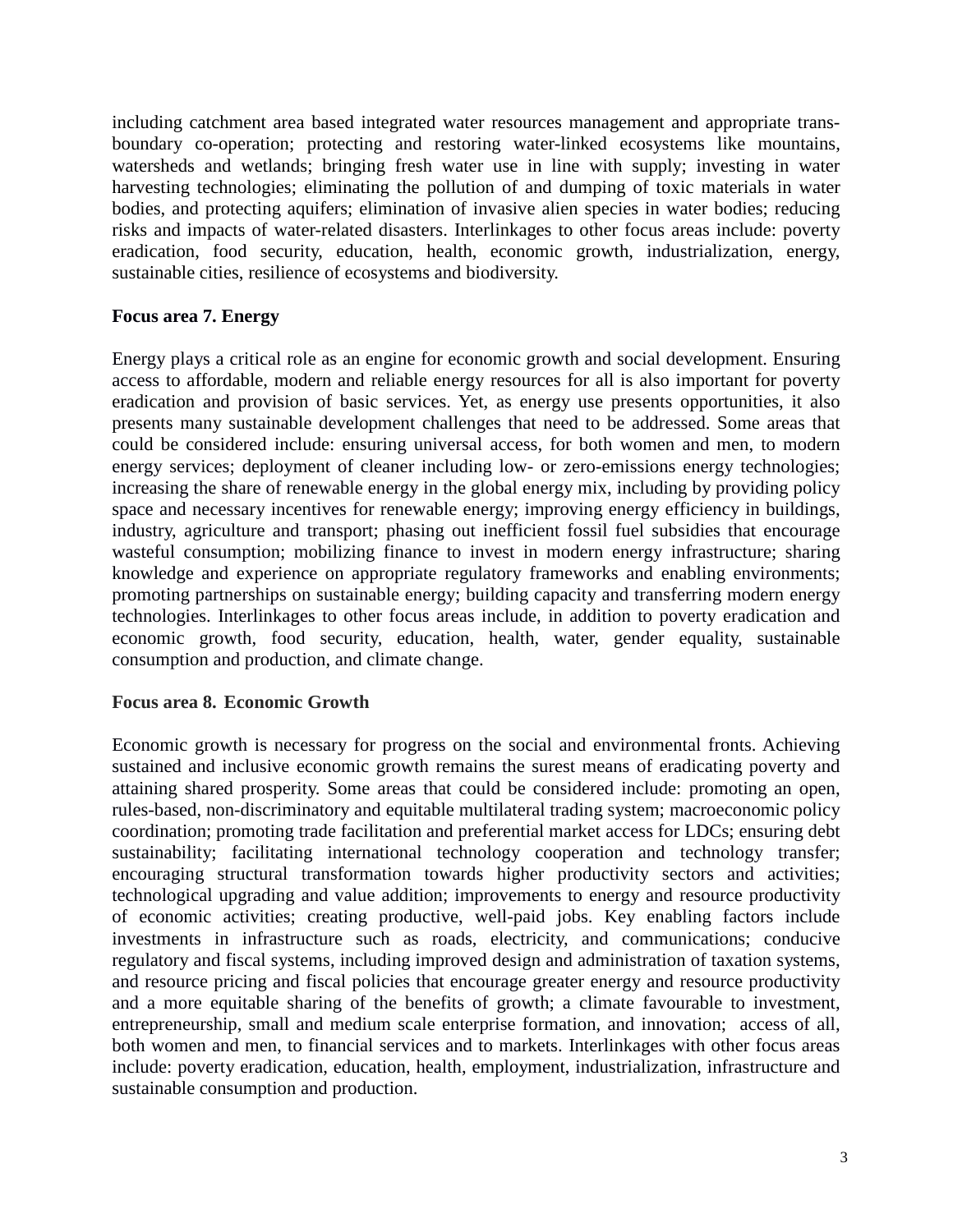#### **Focus area 9. Industrialization**

Structural transformation through industrialization is a key driver of growth in productivity, employment creation and improvement of living standards, fostering economic diversification and technological upgrading. Some areas that could be considered include: ensuring adequate policy space for industrial development; investment in sound infrastructure; enhanced science and math, engineering and technical skills; encouraging industrial entrepreneurship and enterprise formation; creation of decent industrial sector jobs; strengthening institutions that support industrial production, technological upgrading and value addition; ensuring favourable market access for industrial products and processed commodities of developing countries; reindustrialization as relevant; promoting new industries that supply goods and services for lowincome consumers as well as environmentally sustainable products and services; sustainable industrial development based on energy- and resource-efficient and environmentally sound industrial processes, including phase out of harmful chemicals, waste and pollution, and minimizing material use and maximizing material recovery in industry with technology cooperation and transfer to support such development. Interlinkages to other focus areas include: poverty eradication, education, employment, economic growth, infrastructure, energy and sustainable consumption and production.

### **Focus area 10. Infrastructure**

Efficient, productive and globally competitive economies require well-functioning infrastructure. Provision of adequate and reliable infrastructure for water, sanitation, energy, transport and communications is necessary for social and economic development and improvement of quality of life. Infrastructure design and development should aim to promote efficiency, environmental protection and human well-being. In this regard, some areas that could be considered include: improving water supply systems; developing irrigation and water harvesting and storage infrastructure for agriculture; addressing trans-border infrastructure needs for trade and related challenges facing developing countries; developing sewerage and wastewater treatment; provision of infrastructure for access to modern energy services, as well as provision of reliable transport and communications, including road and rail links, ports and ICT connectivity; provision of technical and financial support for adequate operation and maintenance of infrastructure; accessibility to persons with disabilities; proper use of urban space and related infrastructure planning; due account for environmental and social impacts of existing and planned infrastructure from a lifecycle perspective. Interlinkages to other focus areas include: poverty eradication, food security, water and sanitation, health, energy, economic growth, industrialization, sustainable cities, sustainable consumption and production and climate change.

### **Focus area 11. Employment and decent work for all**

Inclusive and robust economies and societies should provide employment and decent jobs for all those seeking work. Achieving full employment and decent work is necessary for social inclusion. Some areas that could be considered in pursuit of this focus area include: promoting full employment through macroeconomic policy; addressing youth unemployment; facilitating the participation of women in the labour force; encouraging transition from informal sector to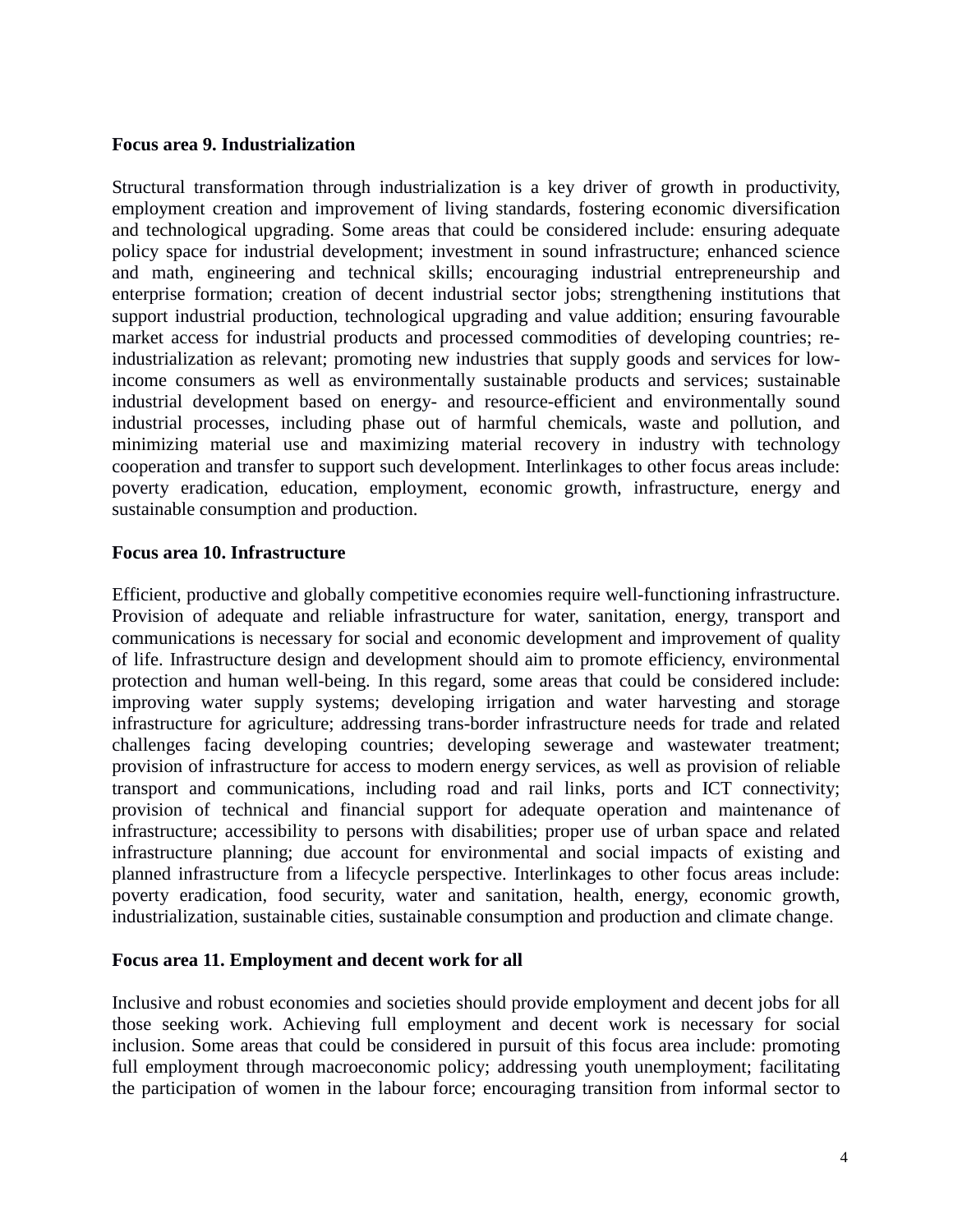formal sector employment; decent wages aligned with productivity; eliminating gender-based and other forms of labour market discrimination including against persons with disabilities and older persons; training and re-skilling for displaced workers; social security for those retired from the labour force, persons with disabilities and older persons; supporting small- and medium-sized enterprises; increasing access to credit to the youth, women and other vulnerable groups; protecting the rights of migrant workers in compliance with the ILO norms and standards. Interlinkages with other focus areas include: poverty eradication, food security, education, economic growth, industrialization, sustainable consumption and production, and oceans and seas.

# **Focus area 12. Promoting equality**

Inequalities within countries can be socially destabilizing and also have negative consequences for economic growth. Inequalities between countries can have negative effects on global solidarity and international cooperation to address shared challenges. Some areas that could be considered in addressing inequality within countries among social groups include: eliminating discrimination in laws, policies and practices; reducing inequalities between social groups, including economic, social, political and environmental inequalities; empowering and inclusion of marginalized groups, including indigenous peoples, minorities, migrants, refugees, persons with disabilities, older persons, children and youth; strengthening social protection systems; promoting differentially high per capita income growth at the bottom of the income distribution; ensuring equality of economic opportunities for all, including marginalized groups. Some areas that could be considered in furtherance of greater equality between countries through high and sustained growth in developing countries include progress in education, industrialization, infrastructure, energy and means of implementation.

### **Focus area 13. Sustainable cities and human settlements**

Building sustainable cities as well as decent and affordable human settlements for all remains an important undertaking. Sustainable cities and settlements, including settlements of indigenous communities, will be central in addressing socio-economic and environmental challenges and in building resilient societies. Some areas that could be considered include: improving the lives of those living in slums, including by provision of adequate and affordable housing, infrastructure and basic services; access to safe public space and services; enhancing capacities for urban planning; strengthening positive economic and social links between cities and peri-urban and rural areas; providing access to safe, affordable, accessible and sustainable transport, improving road safety and urban air quality; improving waste and wastewater management; strengthening resilience to natural disasters; enhancing social cohesion and personal security and promoting accessible cities for people with disabilities. Interlinkages to other focus areas include: poverty eradication, food security, economic growth, infrastructure, sustainable consumption and production, climate change and gender equality.

### **Focus area 14. Sustainable Consumption and Production**

Fundamental changes in the way economies and societies produce and consume are indispensable for achieving global sustainable development. It is expected that industrialized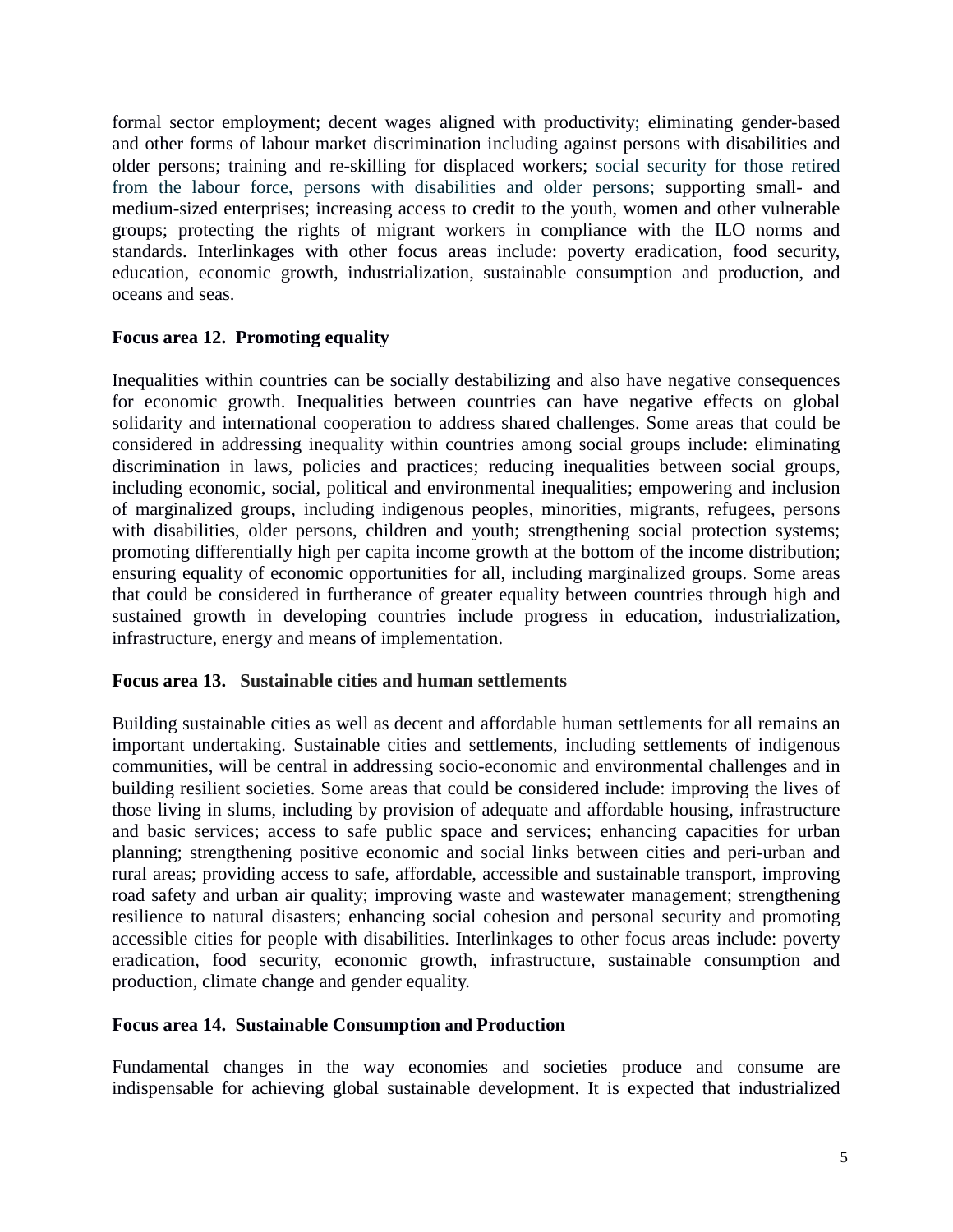societies and economies would lead a shift to sustainable consumption and production patterns, with others benefiting from their experience and know-how. Given the urgency of the task, all will need to make efforts, supported by international cooperation. Promoting sustainable consumption and production patterns will be vital in ensuring equal access to basic services to all as well as addressing resource depletion and environmental sustainability.

The 10-Year Framework of Programmes on SCP is the principal framework for international cooperation and will need to be adequately resourced. Some areas to be considered include: sustainable public procurement; sustainable supply chains; sustainable tourism promotion; reducing waste in food production and consumption; improvements in energy efficiency and materials productivity, with differentiated but progressively converging levels of ambition for developed and developing countries; sustainable buildings and construction; sound management of chemicals and hazardous materials in accordance with agreed frameworks; preventing, reducing, recycling and reusing waste; awareness raising, education for sustainable lifestyles; enhanced reporting on corporate social and environmental responsibility, including integrated reporting, and sustainable finance. Interlinkages to other focus areas include: food security, education, health, economic growth, industrialization, infrastructure, energy, sustainable cities and human settlements, climate change, oceans and seas, ecosystems and biodiversity.

# **Focus area 15. Climate**

Climate change poses a grave threat to sustainable development and poverty eradication. Some areas to be considered include: reaffirming and reinforcing international commitments, such as limiting the increase in global average temperature through equitable reductions in greenhouse gas emissions; providing effective means of implementation; building resilience and adaptive capacity in developing countries; with a view to reducing global emissions of greenhouse gases, introducing inter alia economic incentives for investments in low-carbon solutions in infrastructure and industry; developing low-carbon, climate-resilient development strategies and plans. Regard must be paid to the principles of the UNFCCC, including that of common but differentiated responsibilities and respective capabilities, and to supporting and urging greater ambition in the ongoing negotiations towards a strong and effective agreement in 2015. Interlinkages to other focus areas include: food security, water, education, health, energy, sustainable consumption and production, sustainable cities, oceans and seas, ecosystems and biodiversity.

### **Focus area 16. Marine resources, oceans and seas**

The conservation and sustainable use of marine resources, oceans and seas ensures the provision of economic and social benefits and ecosystem services to humankind. Some areas that could be considered include: reducing marine pollution and debris including from land-based activities; halting destruction of marine habitat including ocean acidification; promoting sustainable exploitation of marine resources; regulating harvesting of straddling fish stocks; addressing illegal, unreported and unregulated (IUU) fishing, and destructive fishing practices; eliminating harmful subsidies; ensuring full implementation of regional and international regimes governing oceans and seas, and establishing Marine Protected Areas. Interlinkages to other focus areas include: food security, water, employment, economic growth, climate change, ecosystems and biodiversity.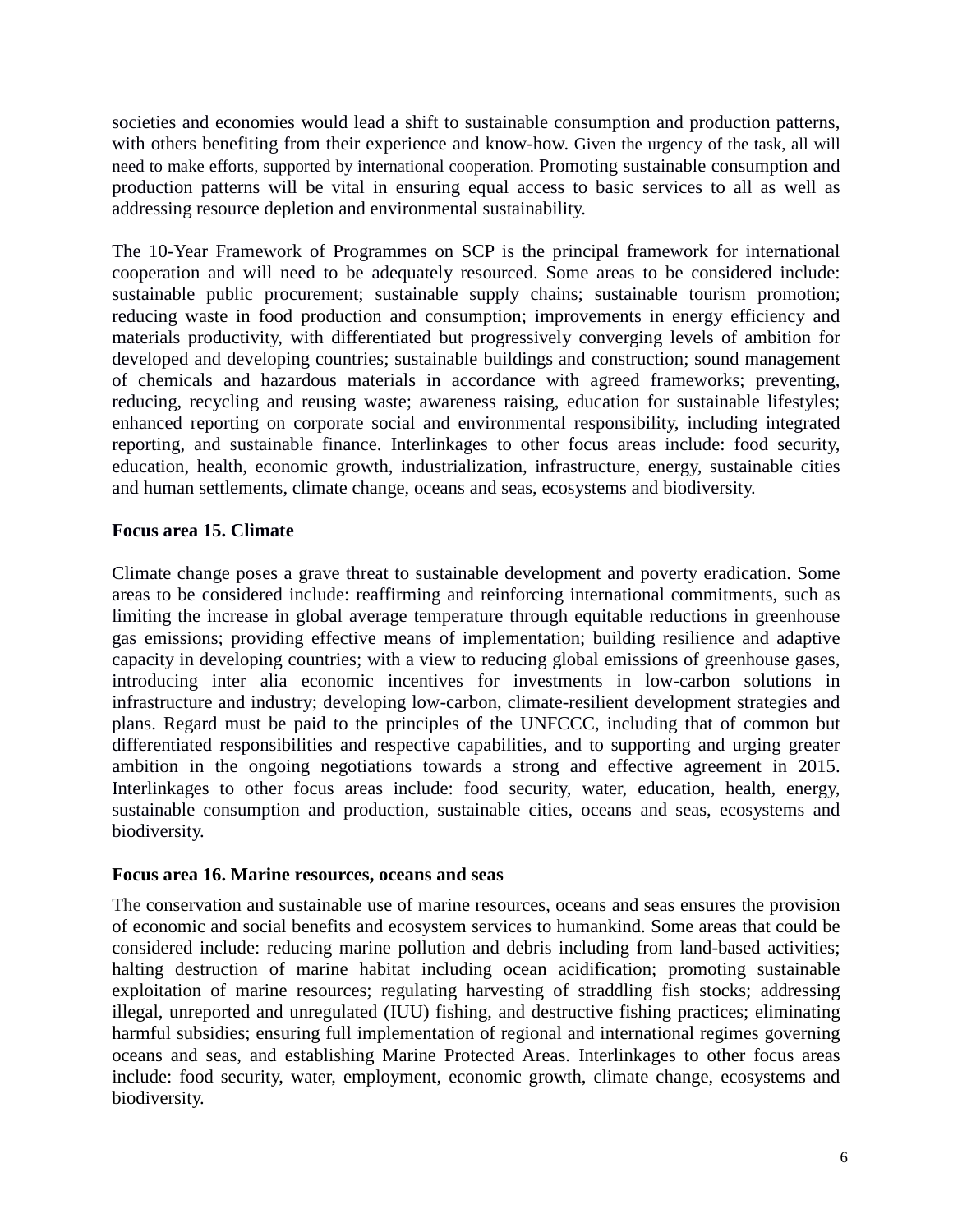### **Focus area 17. Ecosystems and biodiversity**

Humans are fundamentally dependent on the capacity of ecosystems to provide services for their well-being and societal development. Relevant areas that could be considered include: protecting threatened species and halting loss of biodiversity; stopping poaching and trafficking of endangered species; maintaining the genetic diversity of both farmed species and their wild relatives; ensuring fair and equitable sharing of the benefits from the utilization of genetic resources; promoting sustainable forest management; slowing, halting and reversing deforestation and conversion of forests to crop lands; restoring degraded forest ecosystems and increasing area of protected forests; securing land and resource tenure; supporting forest-related employment; ensuring inclusion of indigenous and local communities in decision making and in sharing of benefits derived from forest conservation and sustainable use; promoting and protecting traditional knowledge of indigenous peoples. Interlinkages to other focus areas include: poverty eradication, food security, health, water, employment, sustainable consumption and production, climate change, and the rule of law.

#### **Focus area 18. Means of implementation**

The means of implementation are an integral component in achieving sustainable development, including trade, financing for sustainable development, capacity building, and development and transfer of environmentally sound technologies. In this regard global partnership for development has been emphasized as key to unlocking the full potential of sustainable development initiatives. While developing countries still require external support for their domestic sustainable development programmes, their own domestic actions are equally crucial in accelerating quick wins. Special consideration should be given to the needs of countries in special situations, African countries, LDCs, LLDCs, and SIDS as well as specific challenges facing the middle-income countries. International development cooperation through a strengthened global partnership for development is critical.

Some areas that could be considered include: further progress on development-supportive trade reforms within an open, rules-based multilateral trading system; recommitment by developed countries to meet ODA targets on an agreed timetable; enhancing accountability in development cooperation based on agreed principles; mobilizing additional financial resources from multiple sources such as remittances, foreign direct investment, institutional and other long-term investors and innovative financing; enhancing scientific and technological cooperation and technology transfer; strengthening capacity building efforts for developing countries and knowledge sharing and technical cooperation among all countries through South-South, North-South cooperation, triangular cooperation. To provide impetus to broad stakeholder engagement, some areas that could be considered include: creating inclusive initiatives and partnerships in support of all areas; such initiatives and partnerships to develop resource mobilization strategies; system of regular monitoring, reporting on achievements of initiatives and partnerships; close coordination and cooperation of multi-stakeholder initiatives and partnerships with government and intergovernmental efforts in support of sustainable development.